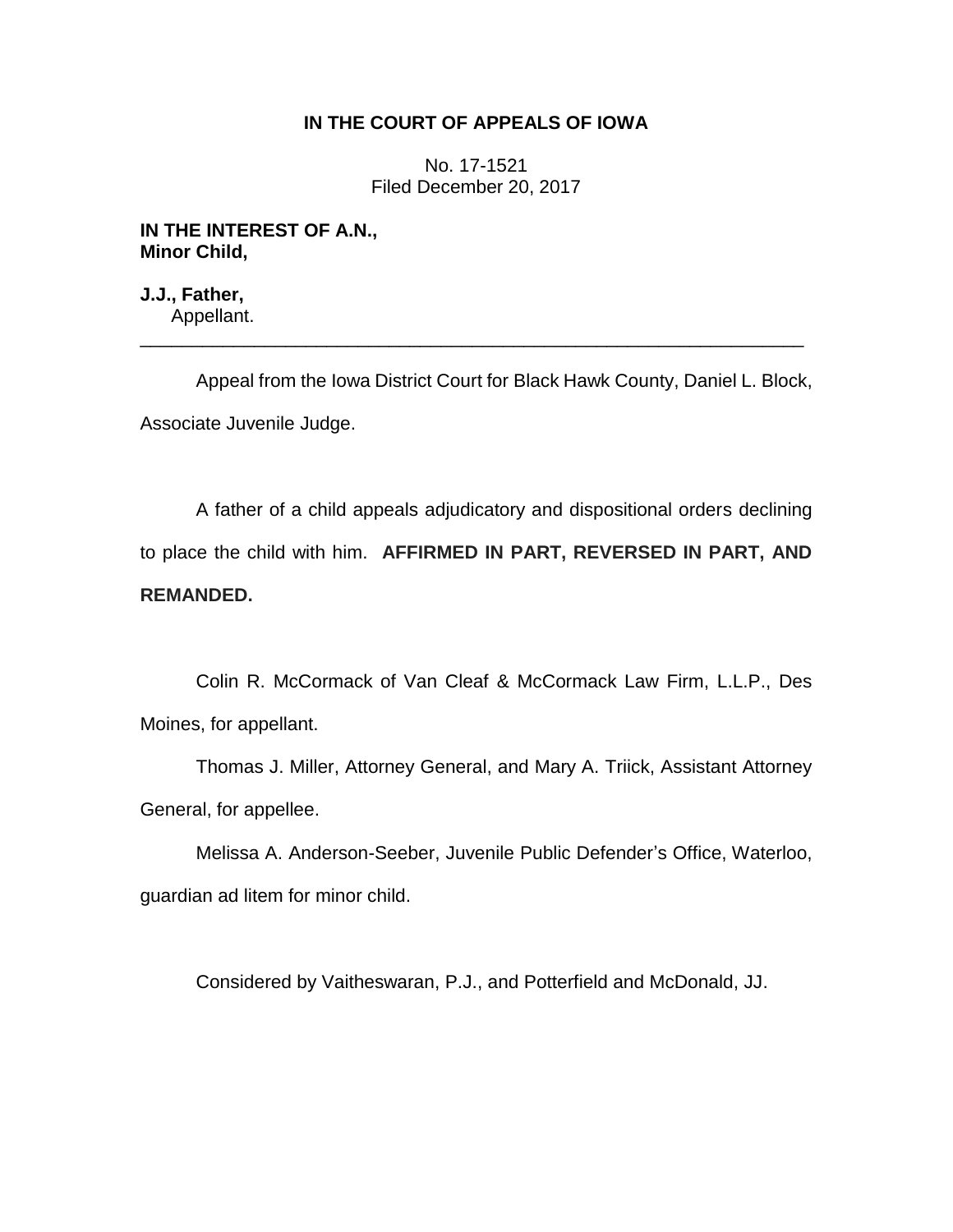### **VAITHESWARAN, Presiding Judge.**

A father of a child appeals adjudicatory and dispositional orders declining to place the child with him.

### *I. Background Facts and Proceedings*

A jailed mother gave birth to a child in 2017. The child was temporarily removed from her care and was transferred to the custody of the department of human services for placement in foster care. The father named in the temporary removal orders and the child-in-need-of-assistance (CINA) petition turned out to be someone other than the biological parent. Once the biological father was identified, the State amended its petition to name him. The biological father and his attorney participated in the adjudicatory and dispositional hearings.

Following both hearings, the juvenile court confirmed that custody of the child would remain with the department for continued placement in foster care. The father appealed. The State preliminarily responds with a mootness argument.

### *II. Mootness*

"An issue is moot if it no longer presents a justiciable controversy because it has become academic or nonexistent." *In re B.B.*, 516 N.W.2d 874, 877 (Iowa 1994) (quoting *In re Meek*, 236 N.W.2d 284, 288 (Iowa 1975)). The State asserts that to the extent the father is "claiming the court erred in declining to place [the child] in his care between the time of adjudication and disposition, the issue is moot."

Under our precedent, "[a]ny error committed in granting [a] temporary ex parte order cannot . . . be remedied" where a court reconfirms custody in a subsequent dispositional order. *See In re A.M.H.*, 516 N.W.2d 867, 871 (Iowa

2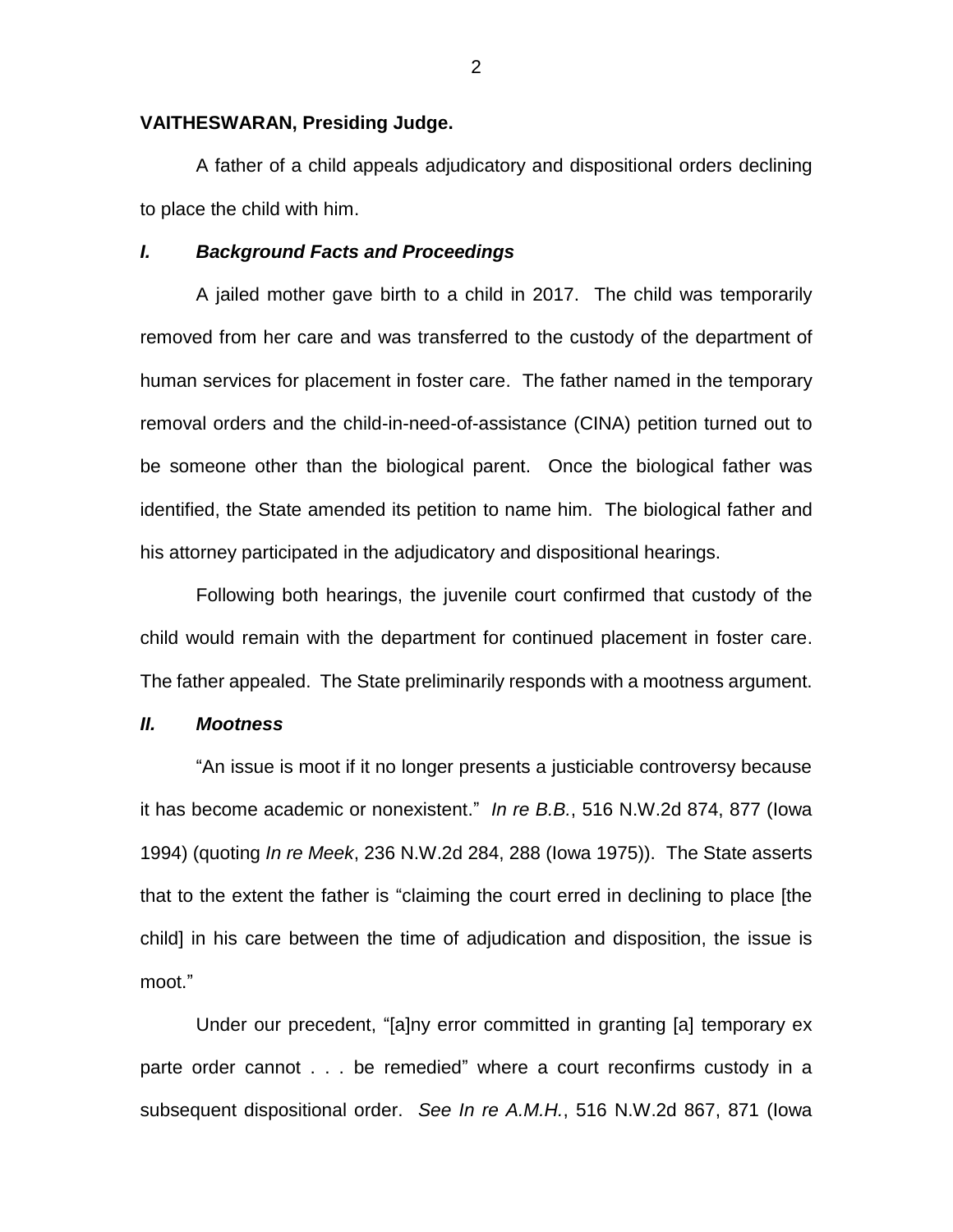1994). The State hangs its hat on this proposition. But the father is not challenging the substance of the initial removal orders; he is challenging the *absence of* "a formal removal of [the child] from him." This distinct issue could be raised postremoval. Indeed, the issue could only be raised post-removal because the father had no notice of the removal proceedings. *See In re J.C.*, 857 N.W.2d 495, 501 (Iowa 2014) ("CINA proceedings may not take place without the presence of statutorily identified necessary parties."). The question of the absence of a removal order naming the father is not moot and we proceed to the merits of that issue.

### *III. Absence of Formal Removal Order as to Father*

At the time of the removal proceedings, all involved assumed someone else was the father. The juvenile court formally removed the child from the mother and putative father. Because the putative father was not the biological father, the removal order operated as a formal removal of the child from the mother alone. The father essentially argues a removal from only one of two biological parents is impermissible. We disagree.

Iowa Code section 232.78(1)(a) (2017) authorizes removal if "[t]he person responsible for the care of the child is absent." The mother was responsible for the care of the child and, by virtue of her incarceration, was absent. Her absence was enough to support an order transferring the child's custody to the department. *See In re K.H.*, No. 17-0384, 2017 WL 2189769, at \*2 (Iowa Ct. App. May 17, 2017) ("K.H.'s formal removal from his mother was 'sufficient to start the statutory timelines counting toward termination as to both' parents."); *In re C.H.*, No. 16- 2179, 2017 WL 1278368, at \*3 (Iowa Ct. App. Apr. 5, 2017) ("Because we construe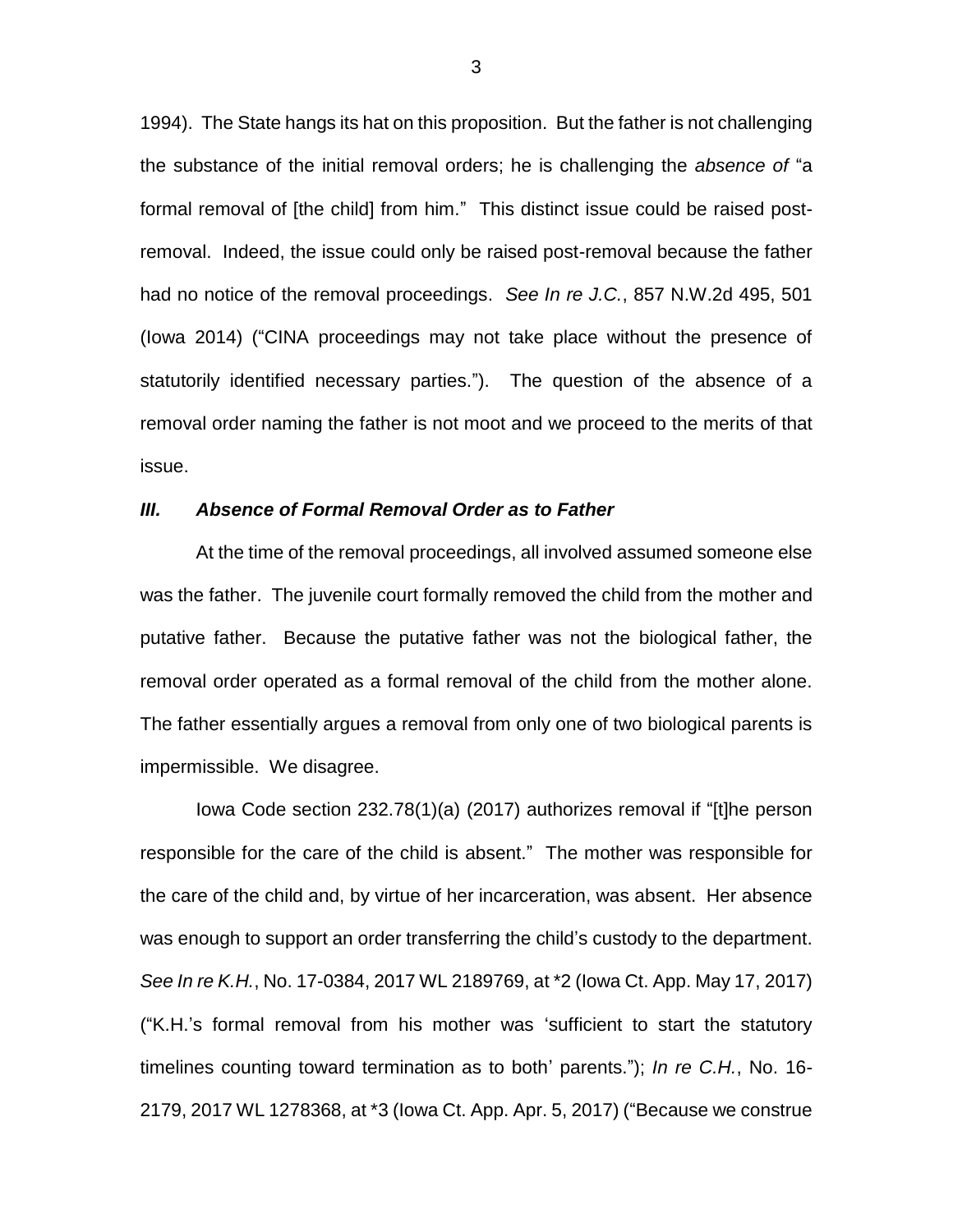the word 'parents' to include both singular and plural, *see* Iowa Code § 4.1(17), we find the requirement that C.H. and F.H. be 'removed from the physical custody of the parents' includes removal from either parent."); *In re Z.G.*, No. 16-2187, 2017 WL 1086227, at \*4 (Iowa Ct. App. Mar. 22, 2017) ("Because the child had been removed from the mother's care for the requisite period of time, we conclude it was not necessary for the State to prove the child was removed from the father's care."); *In re A.F.*, No. 16-2098, 2017 WL 936207, at \*3 (Iowa Ct. App. Mar. 8, 2017) ("[T]he requirement that the child be removed from the 'parents' thus means either or both parents."); *In re K.S.*, No. 16-1928, 2017 WL 936199, at \*4 (Iowa Ct. App. Mar. 8, 2017) ("Because a formal removal hearing involving the father took place and the district court relied on an actual change of physical custody from the father, the statutory removal requirements were met."); *cf. In re C.F.-H.*, 889 N.W.2d 201, 207 n.2 (Iowa 2016) (construing the term "remove" "to require a change from physical custody to lack of physical custody" but "express[ing] no view on the question of whether a removal of the child from one parent is sufficient to support termination of parental rights of a noncustodial parent").

#### *IV. Inclusion of Father in Adjudicatory Order*

On a related note, the father challenges the juvenile court's adjudication of the child as a child in need of assistance based on the father's "alleged 'inability to provide adequate supervision.'" He suggests his conduct was insufficient to adjudicate the child a child in need of assistance.

The court adjudicated the child pursuant to two statutory provisions: Iowa Code subsections  $232.2(6)(c)(2)$  and  $232.2(6)(j)$ . We will address the court's conclusions under both provisions. *See In re J.S.*, 846 N.W.2d 36, 40 (Iowa 2014)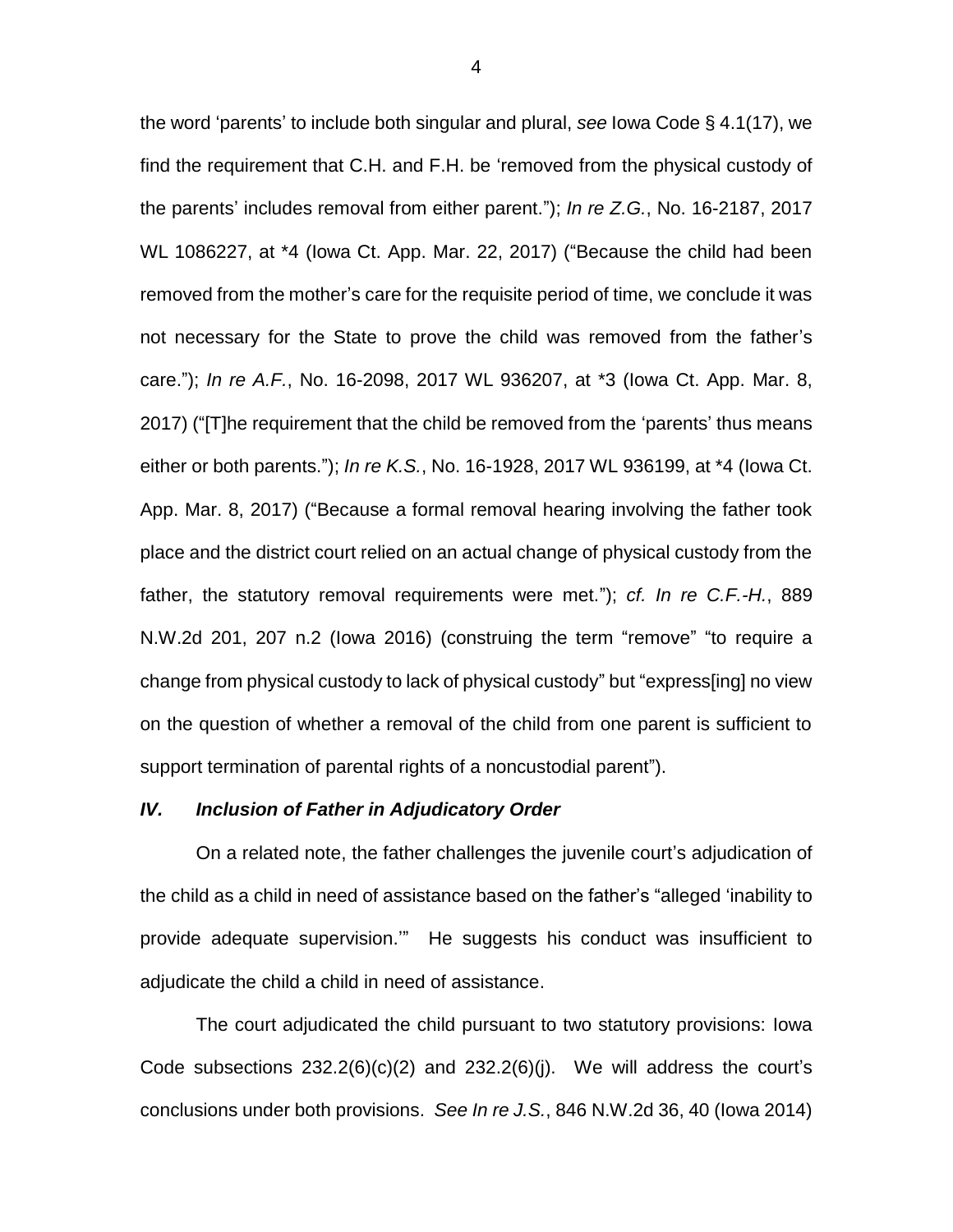(addressing challenged ground for adjudication notwithstanding presence of uncontested grounds, because the basis for adjudication could affect a ground for termination).

Section 232.2(6)(c)(2) defines a child in need of assistance as an unmarried child "[w]ho has suffered or is imminently likely to suffer harmful effects as a result of . . . the failure of the child's *parent*, guardian, custodian, or other member of the household in which the child resides to exercise a reasonable degree of care in supervising the child." (Emphasis added.) Use of the singular 'parent' permits an adjudication based on one parent's actions. *See* Iowa Code § 232.2(39) (defining "parent" as "a biological or adoptive mother or father of a child"); *id.* § 4.1(17) ("Unless otherwise specifically provided by law the singular includes the plural, and the plural includes the singular."); *cf. In re N.M.*, 491 N.W.2d 153, 155 (Iowa 1992) (construing "parents" in Iowa Code section 232.116(1)(d) to require proof of a custody transfer from one parent rather than both parents).

The juvenile court appropriately adjudicated the child a child in need of assistance under section  $232.2(6)(c)(2)$  based on evidence indicating the mother endangered the life of another child. The father's attorney conceded as much at the adjudication hearing, stating, "[W]e don't necessarily disagree with the adjudication under (c)(2)." Because the mother's conduct was sufficient to support the adjudication under this section, we need not determine whether the father's conduct also would have supported an adjudication under section 232.2(6)(c)(2).

We turn to section  $232.2(6)(i)$ . This provision allows a child to be adjudicated in need of assistance where the child is "without a parent, guardian, or other custodian." Iowa Code § 232.2(6)(j). At the conclusion of the adjudicatory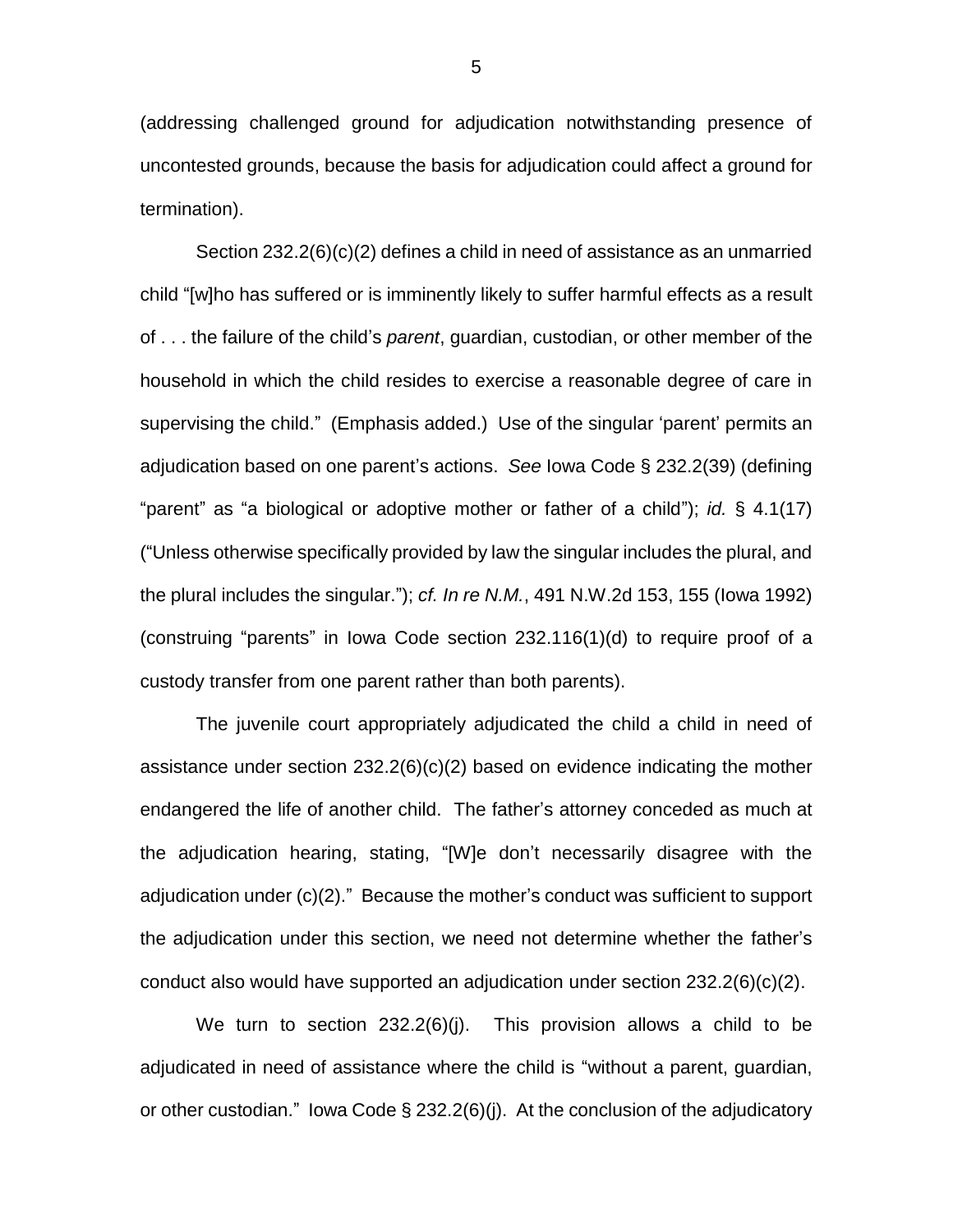hearing, the juvenile court found that the State was "only required to prove the petition at the time of the filing of the petition" and "at the time of the filing of the petition there was no parent available." However, the State amended its petition to name the biological father and, at the end of the adjudicatory hearing, requested adjudication of the child only under section 232.2(6)(c)(2).

We conclude the State failed to prove adjudication was warranted under section 232.2(6)(j). The child was not without a parent; the father was available. *See In re T.S.*, No. 02-0121, 2003 WL 183773, at \*2 n.2 (Iowa Ct. App. Jan. 29, 2003) (noting children were not "without a parent," as their father still had parental rights, regardless of his no-contact order). We reverse the adjudication under section 232.2(6)(j).

### *V. Placement of Child*

We are left with the crux of the appeal: the juvenile court's refusal to place the child with the father following the adjudicatory and dispositional hearings. On this point, the father contends the court impermissibly shifted the burden to him to prove the child could be safely placed in his care and failed to make findings of fact establishing his failure to supervise the child. *See* Iowa Code § 232.96(2) (placing burden on the State to prove the allegations contained in a child-in-needof-assistance petition); *id.* § 232.96(10)(a) ("The grounds for each determination must be explicitly documented and stated in the court order."). On our de novo review, we disagree with the father's argument.

At the adjudicatory hearing, the department case manager testified the department simply did not have enough information about the father to determine whether the child could be placed with him. While her preliminary investigation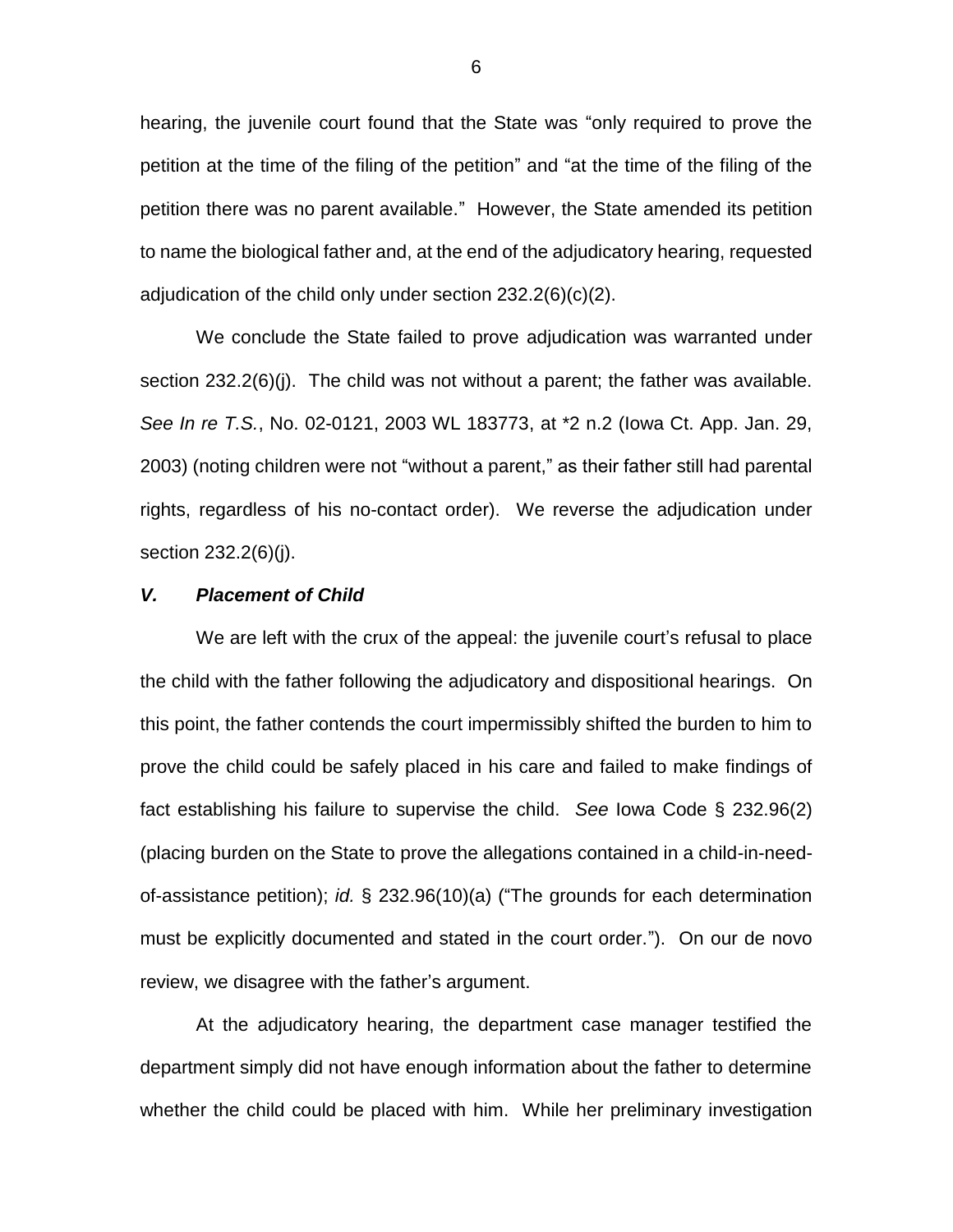disclosed some concerns about the father's past drug use, she stated drug testing and an evaluation would be necessary before the department could recommend placement with the father.

In its adjudicatory order, the juvenile court echoed the department's preliminary concerns. The court elected to retain custody of the child with the department for continued placement in foster care pending the father's participation in services and pending further investigation by the department. The father's attorney agreed "services [were] appropriate" and stated he did not "begrudge an investigation" but stated the department could undertake both with the child in the father's care. However, the father's admission to prior drug use raised sufficient concern at the time of the adjudicatory hearing to justify the department's deferral of a parental placement decision.

As it turned out, the concern was justified. Following the adjudicatory hearing, the father twice tested positive for methamphetamine and the juvenile court found "substantial concerns regarding [the father's] ability to supervise the child and provide adequate care." *See id.* § 232.2(6)(c)(2). In its dispositional order, the court concluded "placement in family foster care [remained] the least restrictive placement available to the court and in the child's best interests." We agree with this conclusion. *See In re J.S.*, 846 N.W.2d at 41 (stating children suffered or were imminently likely to suffer harmful effects as a result of a mother's active methamphetamine use and consequent "failure to exercise a reasonable degree of care in supervising them").

*VI. Disposition* 

7